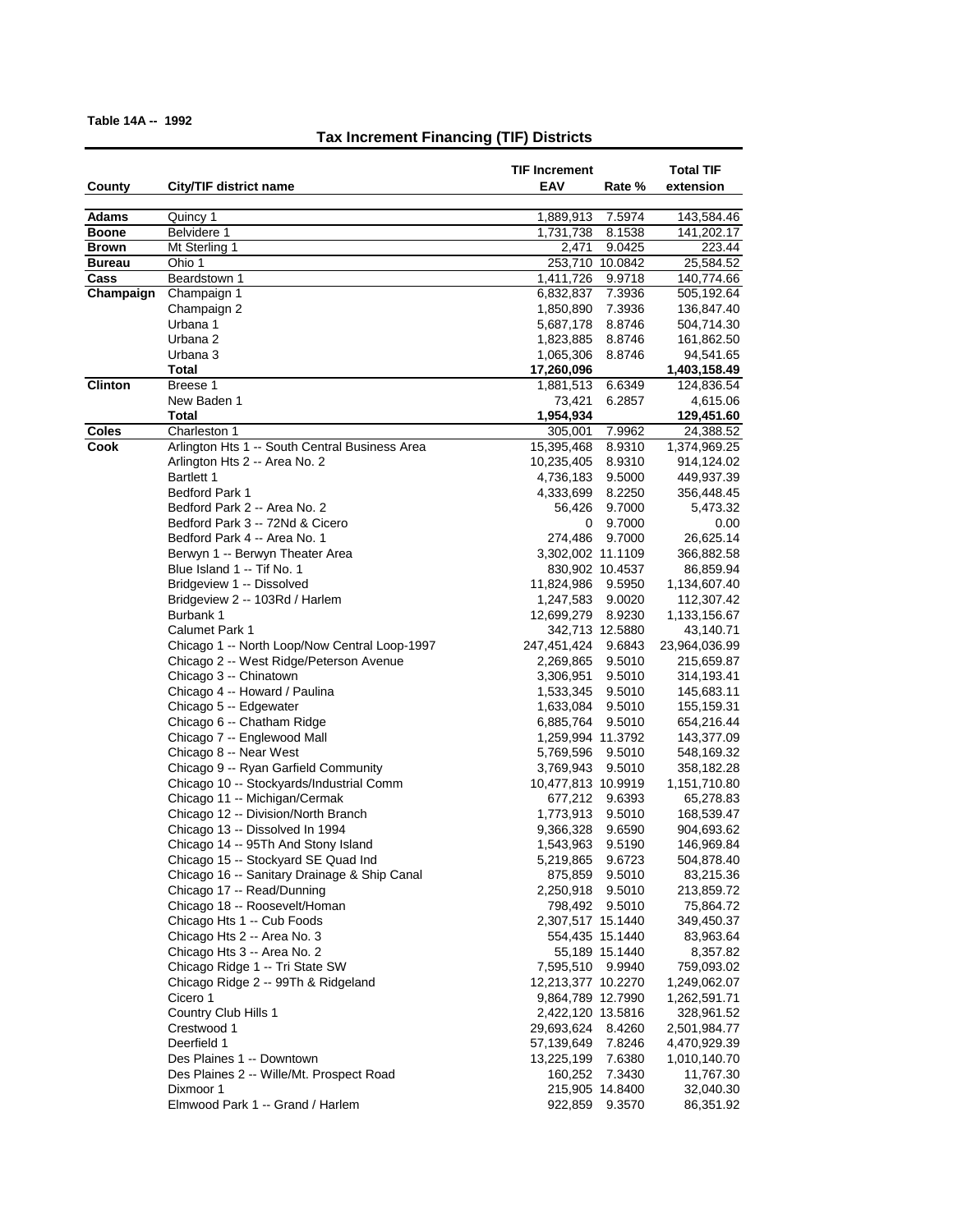|        |                                                | <b>TIF Increment</b>         |                | <b>Total TIF</b>        |
|--------|------------------------------------------------|------------------------------|----------------|-------------------------|
| County | City/TIF district name                         | EAV                          | Rate %         | extension               |
|        |                                                |                              |                |                         |
|        | Evanston 1 -- Downtown II                      | 13,761,545 11.2507           |                | 1,548,271.48            |
|        | Evanston 2 -- Southwest                        | 168,988 11.3050              |                | 19,104.09               |
|        | Evanston 3 -- Howard Hartrey                   | 866,010 11.3050              |                | 97,902.43               |
|        | Evergreen Park 2 -- 9400 Western Dissolved     | 769,192 10.0210              |                | 77,080.73               |
|        | Flossmoor 1 -- Area No. 1                      |                              | 29,443 12.0025 | 3,533.90                |
|        | Franklin Park 1 -- Dissolved In                | 393,044 8.4000               |                | 33,015.70               |
|        | Franklin Park 2 -- West Mannheim Residential   | 3,306,273 7.8025             |                | 257,972.31              |
|        | Franklin Park 3 -- Mannheim / Waveland         | 990,077 7.6220               |                | 75,463.67               |
|        | Franklin Park 4 -- Area 4 South ID             | 6,278,357 8.3803             |                | 526,147.18              |
|        | Glenwood 1 -- Industrial Park                  | 1,246,079 11.6510            |                | 145,180.66              |
|        | Hanover Park 1 -- Park N Shop                  | 2,517,217 10.0910            |                | 254,012.37              |
|        | Hanover Park 2 -- Barrington / Irving          | 10,151,486 12.1234           |                | 1,230,704.79            |
|        | Harvey 1 -- District No. 1                     | 314,509 16.9980              |                | 53,460.24               |
|        | Hazelcrest 1                                   | 2,678,799 12.2520            |                | 328,206.45              |
|        | Hillside 1 -- Hillside Mall                    | 1,709,082 8.8321             |                | 150,947.25              |
|        | Hodgkins 1                                     | 2,957,955 8.9540             |                | 264,855.29              |
|        | Hoffman Estates 1 -- Barrington / Higgins      |                              | 6,348 9.8489   | 625.21                  |
|        | Hoffman Estates 2 -- Sears                     | 89,772,847 7.6219            |                | 6,842,393.77            |
|        | Homewood 1 -- Northeast Sec/Now Called #1-1997 | 9,974,970 12.6720            |                | 1,264,028.20            |
|        | Homewood 2 -- Washington Park                  | 15,973,842 12.6716           |                | 2,024,136.43            |
|        | Justice 1                                      | 299,213 10.3480              |                | 30,962.56               |
|        | La Grange 1 -- Downtown                        | 7,265,251 10.2210            |                | 742,581.30              |
|        | Lansing 1 -- The Landing                       | 34,782,763 9.9530            |                | 3,461,928.40            |
|        | Lansing 2                                      | 4,623,866 9.9530             |                | 460,213.38              |
|        | Lansing 3 -- West Lansing                      | 2,579,615 9.9466             |                | 256,584.57              |
|        | Lemont 1 -- Downtown                           | 2,223,254 9.4190             |                | 209,408.29              |
|        | Lynwood 1                                      |                              | 0 11.5710      | 0.00                    |
|        | Markham 1                                      | 227,994 14.0100              |                | 31,941.96               |
|        | Markham 2 -- Project Area No. 2                |                              | 42,571 14.0100 | 5,964.20                |
|        | Matteson 1 -- Area No. 1                       | 891,852 11.2440              |                | 100,279.84              |
|        | Maywood 1 -- St. Charles Road                  | 3,703,746 15.3499            |                | 568,521.79              |
|        | Melrose Park 1 -- Dissolved                    | 12,940,652 7.7880            |                | 1,007,817.98            |
|        | Melrose Park 2 -- Mid Metro Industrial Area    | 1,392,321 12.7030            |                | 176,866.54              |
|        | Melrose Park 3 -- Joyce Bros. Storage          | 155,279 9.2800               |                | 14,409.89               |
|        | Mount Prospect 1 -- Downtown Area No. 1        | 5,790,452 8.8270             |                | 511,123.20              |
|        | Niles 1 -- Lawrencewood                        | 8,630,685                    | 5.9660         | 514,906.67              |
|        | Niles 2 -- Touhy Avenue/Dissolved              | 11,206,644 6.2400            |                | 699,294.59              |
|        | Northlake 1 -- 46Th Avenue / North Avenue      | 640,632 10.1500              |                | 65,024.15               |
|        | Northlake 2 -- North Wolf                      |                              | $0$ 9.2800     | 0.00                    |
|        | Northlake 3 -- North & Railroad                | 440,197 10.0650              |                | 44,305.83               |
|        | Oak Forest 1                                   |                              | 0 11.6630      | 0.00                    |
|        | Oak Lawn 1 -- Dissolved In                     | 4,956,829 10.2180            |                | 506,488.79              |
|        | Oak Park 1 -- Greater Mall Area                | 22,506,833 13.7373           |                | 3,091,841.27            |
|        | Orland Hills 1                                 | 6,863,184 9.0521             |                | 621,262.14              |
|        | Palos Heights 1                                | 8,248,971                    | 9.2771         | 765,261.34              |
|        | Palos Heights 2 -- 127Th Street                | 194,299                      | 9.2120         | 17,898.82               |
|        | Park Forest 1 -- Town Center                   | 4,309,626 15.9120            |                | 685,747.69              |
|        | Prospect Hts 1 -- Rand / Willow/Dissolved 1995 | 8,560,761                    | 9.2480         | 791,699.18              |
|        | Richton Park 1 -- Richton Industrial           |                              | 29,201 11.1000 | 3,241.31                |
|        | Richton Park 2 -- Crossings                    | 3,030,725 11.6520            |                | 353,138.79              |
|        | <b>River Forest 1</b>                          | 3,002,607 11.3530            |                | 340,885.97              |
|        | Riverdale 1 -- Northeast Riverdale             | 3,535,967 13.5543            |                | 479,274.81              |
|        | Riverdale 2 -- Northwest                       |                              |                |                         |
|        | Rolling Meadows 1                              | 110,220 13.2130<br>1,651,111 |                | 14,563.37<br>150,449.23 |
|        | Rosemont 1 -- Area No. 1                       | 148,225,187                  | 9.1120         |                         |
|        | Rosemont 2 -- Higgins & Mannheim               |                              | 6.6750         | 9,894,031.23            |
|        |                                                | 29,549,989                   | 8.0860         | 2,389,422.02            |
|        | Rosemont 3 -- River Road                       | 86,775,330                   | 6.7329         | 5,842,525.01            |
|        | Sauk Village 1 -- Sauk Plaza                   | 187,433 13.6290              |                | 25,545.24               |
|        | Sauk Village 2 -- Area No. 2                   | 1,290,465 13.6290            |                | 175,877.47              |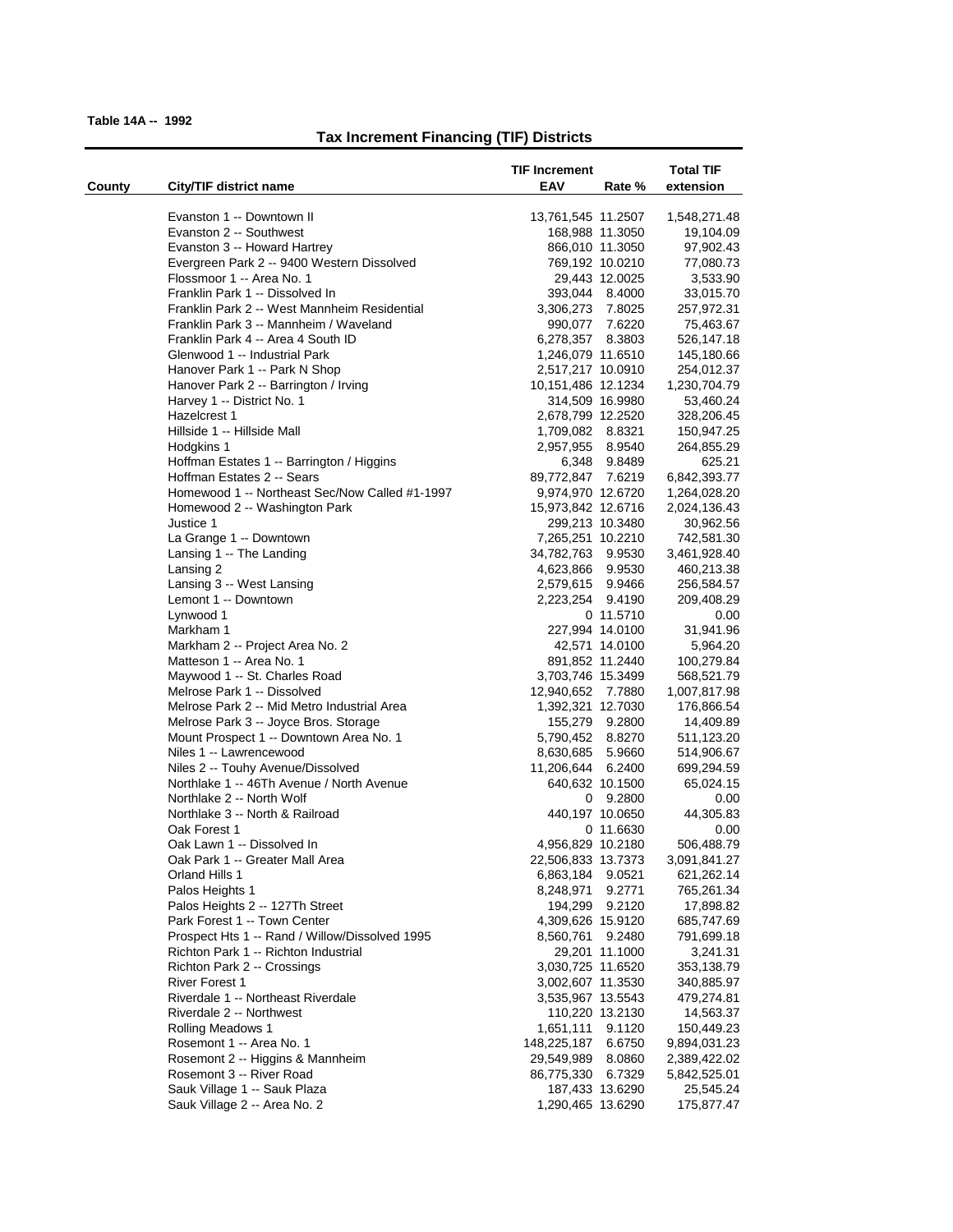|                  |                                                     | <b>TIF Increment</b>           |                  | <b>Total TIF</b>           |
|------------------|-----------------------------------------------------|--------------------------------|------------------|----------------------------|
| County           | City/TIF district name                              | EAV                            | Rate %           | extension                  |
|                  | Schaumburg 1 -- Olde Schaumburg                     | 7,428,923 8.5790               |                  | 637,327.30                 |
|                  | Skokie 1 -- Church / East                           |                                | 0 10.5910        | 0.00                       |
|                  | Skokie 2 -- Touhy / Carpenter                       |                                | 986,439 7.1930   | 70,954.56                  |
|                  | Skokie 3 -- Downtown                                | 10,670,551                     | 8.6876           | 927,014.46                 |
|                  | South Holland 1 -- Interstate 80                    |                                | 740,370 10.8603  | 80,406.67                  |
|                  | South Holland 2 -- Route 6 / South Park             | 861,184 11.1109                |                  | 95,685.18                  |
|                  | South Holland 3 -- South Suburban Community College | 3,192,593 10.7070              |                  | 341,830.93                 |
|                  | Summit 1 -- West Summit<br>Thornton 1               | 1,946,166 11.5210              |                  | 224,218.70                 |
|                  | Wheeling 1 -- Milwaukee Avenue Corridor             | 1,065,469 11.5041<br>9,212,449 | 8.6770           | 122,572.94<br>799,364.20   |
|                  | Worth 1                                             |                                | 0 10.1830        | 0.00                       |
|                  | Total                                               | 1,139,349,818                  |                  | 101,520,621.31             |
| <b>DeKalb</b>    | Dekalb 1                                            | 18,804,783                     | 8.3641           | 1,572,850.90               |
| <b>DeWitt</b>    | Clinton 1                                           | 292,152                        | 5.8260           | 17,020.88                  |
|                  | Clinton 2                                           | 1,349,250                      | 6.1876           | 83,486.28                  |
|                  | Farmer City 1                                       | 863,026                        | 8.2710           | 71,380.76                  |
| <b>Douglas</b>   | <b>Total</b><br>Tuscola 1                           | 2,504,428                      | 7.9524           | 171,887.92<br>150,352.64   |
| <b>DuPage</b>    | Bensenville 1                                       | 1,890,657<br>6,408,013         | 6.0933           | 390,459.46                 |
|                  | Carol Stream 1 -- Dissolved 8/2/2000                | 10,677,976                     | 9.8984           | 1,056,945.59               |
|                  | Elmhurst 1                                          | 8,295,590                      | 6.2531           | 518,731.54                 |
|                  | Lombard 1                                           | 7,241,900                      | 7.2543           | 525,349.15                 |
|                  | Oakbrook Terrace 1 -- Dissolved Tax Year 1994       | 7,086,520                      | 5.0301           | 356,459.04                 |
|                  | Roselle 1                                           | 2,195,413                      | 7.9638           | 174,838.30                 |
|                  | Warrenville 1                                       | 4,070,067                      | 7.3676           | 299,865.38                 |
|                  | West Chicago 1                                      | 2,302,470                      | 7.9229           | 182,422.97                 |
|                  | Willowbrook 1                                       | 193,390                        | 5.4439           | 10,527.96                  |
|                  | Woodridge 1 -- Dissolved 1998 Tax Year              | 70,722                         | 7.3610           | 5,205.85                   |
|                  | 9.94E+09 -- Unknown District                        | 1,480,640                      | 8.2159           | 121,647.90                 |
| Effingham        | Total<br>Effingham 1                                | 50,022,701<br>8,699,684        | 6.6880           | 3,642,453.14<br>581,836.83 |
| Ford             | Gibson City 1                                       | 663,914                        | 8.9730           | 59,572.86                  |
| <b>Fulton</b>    | Canton 1                                            | 676,721                        | 9.0099           | 60,972.03                  |
|                  | Canton 2                                            | 81,509                         | 9.0100           | 7,343.95                   |
|                  | Canton 3                                            | 293,385                        | 9.0100           | 26,433.95                  |
|                  | Total                                               | 1,051,615                      |                  | 94,749.93                  |
| Grundy           | Gardner 1                                           | 1,636,837                      | 8.3876           | 137,290.72                 |
|                  | Morris 1                                            | 10,287,548                     | 6.9641           | 716,432.14                 |
|                  | Total                                               | 11,924,385                     |                  | 853,722.86                 |
| Henry            | Colona 1<br>Galva 1                                 | 0                              | 6.9200           | 0.00                       |
|                  | Total                                               | 585,854 11.7291<br>585,854     |                  | 68,715.22<br>68,715.22     |
| <b>Iroquois</b>  | Watseka 1                                           | 5,160,546                      | 9.5090           | 490,714.78                 |
| <b>JoDaviess</b> | Galena 1                                            | 4,691,078                      | 8.8949           | 417,266.64                 |
| Kane             | Aurora 1                                            | 5,572,472                      | 8.3722           | 466,535.75                 |
|                  | Aurora 2                                            | 1,612,005                      | 8.3506           | 134,612.49                 |
|                  | Batavia 1                                           | 1,480,593                      | 7.2369           | 107,148.80                 |
|                  | Elgin 1                                             | 1,389,798                      | 7.9253           | 110,145.66                 |
|                  | Elgin 2                                             | 109,854                        | 7.9253           | 8,706.26                   |
|                  | Geneva 1                                            | 2,575,930                      | 7.1424           | 183,982.61                 |
|                  | <b>Total</b>                                        | 12,740,652                     |                  | 1,011,131.57               |
| Kankakee         | Bourbonnais 1                                       | 4,138,414                      | 8.0480           | 333,059.56                 |
|                  | Bradley 1<br><b>Bradley 2</b>                       | 3,017,523<br>12,087,009        | 8.9560<br>8.9560 | 270,249.36<br>1,082,512.53 |
|                  | <b>Bradley 3</b>                                    | 1,232,605                      | 8.9560           | 110,392.09                 |
|                  | Chebanse 1                                          | 758                            | 7.4749           | 56.66                      |
|                  | East Court 1                                        | 1,275,578 10.0127              |                  | 127,719.64                 |
|                  | Kankakee 1                                          | 3,288,384 10.3498              |                  | 340,340.96                 |
|                  | Manteno 1                                           | 1,845,082                      | 7.0214           | 129,550.85                 |
|                  |                                                     |                                |                  |                            |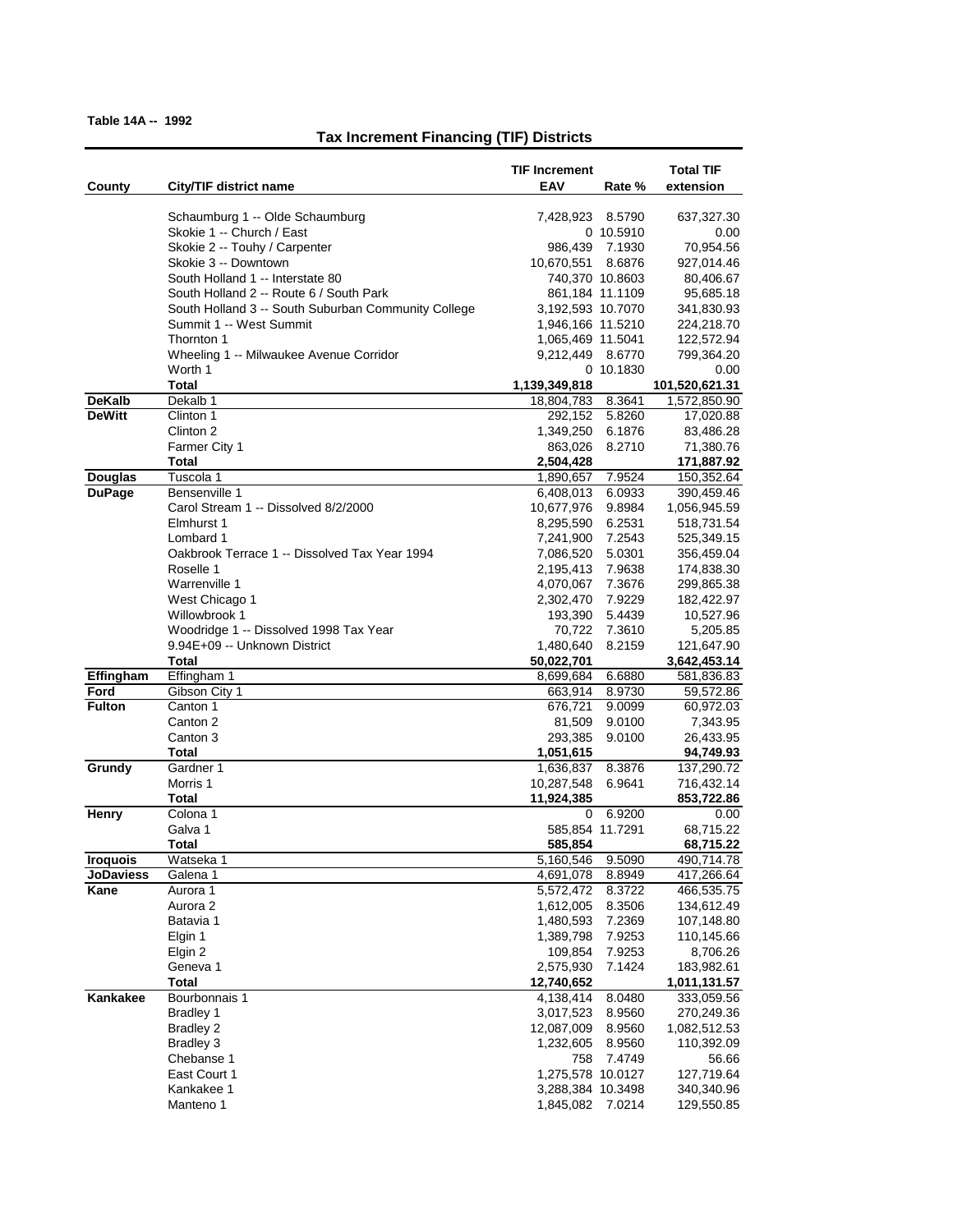|                 |                                          | <b>TIF Increment</b>                   | <b>Total TIF</b>         |
|-----------------|------------------------------------------|----------------------------------------|--------------------------|
| County          | City/TIF district name                   | EAV<br>Rate %                          | extension                |
|                 | Manteno <sub>2</sub>                     | 7.0241<br>983,835                      | 69,105.12                |
|                 | Manteno 3                                | 300,251<br>7.0308                      | 21,109.99                |
|                 | Meadowview 1                             | 1,215,679 10.0966                      | 122,742.05               |
|                 | South Washington 1                       | 300,928 10.0130                        | 30,131.94                |
|                 | Total                                    | 29,686,046                             | 2,636,970.75             |
| Knox            | Galesburg 1                              | 711,170 10.3575                        | 73,659.26                |
|                 | Galesburg 2<br>Total                     | 136,850<br>7.7400<br>848,020           | 10,592.19<br>84,251.45   |
| Lake            | Antioch 1                                | 787,142<br>7.1820                      | 56,532.54                |
|                 | Bannockburn 1                            | 3,155,198<br>6.4757                    | 204,319.98               |
|                 | <b>Buffalo Grove 1</b>                   | 8,073,184<br>7.6014                    | 613,677.51               |
|                 | Deerfield 1                              | 42,498,523<br>6.8770                   | 2,922,623.43             |
|                 | Deerfield 2                              | 2,394,176<br>6.8770                    | 164,647.49               |
|                 | Highland Park 1                          | 18,506,706<br>7.2310                   | 1,338,219.91             |
|                 | Lake Forest 1                            | 18,987,046<br>4.8987                   | 930,112.36               |
|                 | Libertyville 1                           | 7.3080<br>5,977,875                    | 436,863.11               |
|                 | Lincolnshire 1                           | 1,176,390<br>5.6000                    | 65,877.84                |
|                 | Round Lake Beach 1                       | 6,596,275<br>9.1230                    | 601,778.17               |
|                 | Waukegan 1                               | 251,520<br>8.5430                      | 21,487.37                |
|                 | Waukegan 2                               | 197,838<br>8.5430                      | 16,901.30                |
|                 | <b>Total</b>                             | 108,601,873<br>6.9943                  | 7,373,041.01             |
| LaSalle         | Earlville 1<br>Earlville 2               | 524,885<br>138,729<br>6.9943           | 36,712.02<br>9,703.18    |
|                 | Mendota 1                                | 3,701,975<br>7.9190                    | 293,159.12               |
|                 | Mendota 2                                | 734,268<br>7.9327                      | 58,247.46                |
|                 | Mendota 3                                | 7.9327<br>562,441                      | 44,616.78                |
|                 | Mendota 4                                | 38,002<br>7.9335                       | 3,014.88                 |
|                 | Oglesby 1                                | 1,656,218<br>8.7791                    | 145,400.98               |
|                 | Total                                    | 7,356,518                              | 590,854.42               |
| Lawrence        | Lawrenceville 1                          | 9.0440<br>1,145,572                    | 103,605.54               |
| Lee             | Dixon 1                                  | 1,964,647<br>10.0418                   | 197,286.27               |
| Livingston      | Pontiac 1                                | 5,378,199<br>9.2549                    | 497,749.62               |
| <b>McHenry</b>  | Crystal Lake 1                           | 2,550,441<br>9.8381                    | 250,915.92               |
| <b>McLean</b>   | Bloomington 1                            | 4,226,670<br>7.7171                    | 326,176.38               |
|                 | Empire 1                                 | 7.7045<br>945,866                      | 72,874.31                |
|                 | Heyworth 1<br>Leroy 1 -- Leroy Manor TIF | 483,781<br>7.6404<br>519,264<br>7.7045 | 36,962.81<br>40,006.70   |
|                 | Market Sq 1                              | 1,408,959<br>7.6068                    | 107,176.27               |
|                 | Veterans Pkwy 1 -- Dissolved In          | 8,251,237<br>7.6270                    | 629,322.62               |
|                 | Total                                    | 15,835,777                             | 1,212,519.09             |
| <b>Macon</b>    | Decatur 1 -- Dissolved 12/05/2000        | 8.4467<br>908,212                      | 76,713.94                |
|                 | Decatur <sub>2</sub>                     | 4,330,362<br>8.5651                    | 370,901.65               |
|                 | Mt Zion 1                                | 333,798<br>8.0986                      | 27,032.97                |
|                 | <b>Total</b>                             | 5,572,372                              | 474,648.56               |
| <b>Madison</b>  | Collinsville 1                           | 4,027,100<br>6.6487                    | 267,749.80               |
|                 | Edwardsville 1                           | 7.0471<br>1,318,120                    | 92,889.23                |
|                 | Granite City 1                           | 2,249,090<br>8.1493                    | 183,285.09               |
|                 | Pontoon Beach 1                          | 2,129,270<br>7.9778                    | 169,868.90               |
|                 | Wood River 1<br>Total                    | 2,897,290<br>7.5719<br>12,620,870      | 219,379.63<br>933,172.65 |
| <b>Marion</b>   | Centralia 1                              | 793,374 10.3760                        | 82,320.86                |
|                 | Centralia 2                              | 634,765<br>9.9407                      | 63,100.10                |
|                 | Salem 1                                  | 1,021,032<br>9.0355                    | 92,255.77                |
|                 | Total                                    | 2,449,171                              | 237,676.73               |
| Mason           | Havana 1                                 | 981,503 10.0064                        | 98,213.11                |
| <b>Mercer</b>   | Aledo 1                                  | 749,209<br>8.1983                      | 61,422.40                |
| <b>Moultrie</b> | Sullivan 1                               | 1,968,207<br>8.3155                    | 163,666.34               |
| Peoria          | <b>Bartonville 1</b>                     | 1,806,760<br>7.5460                    | 136,338.30               |
|                 | Bellevue 1                               | 187,380<br>7.0843                      | 13,274.58                |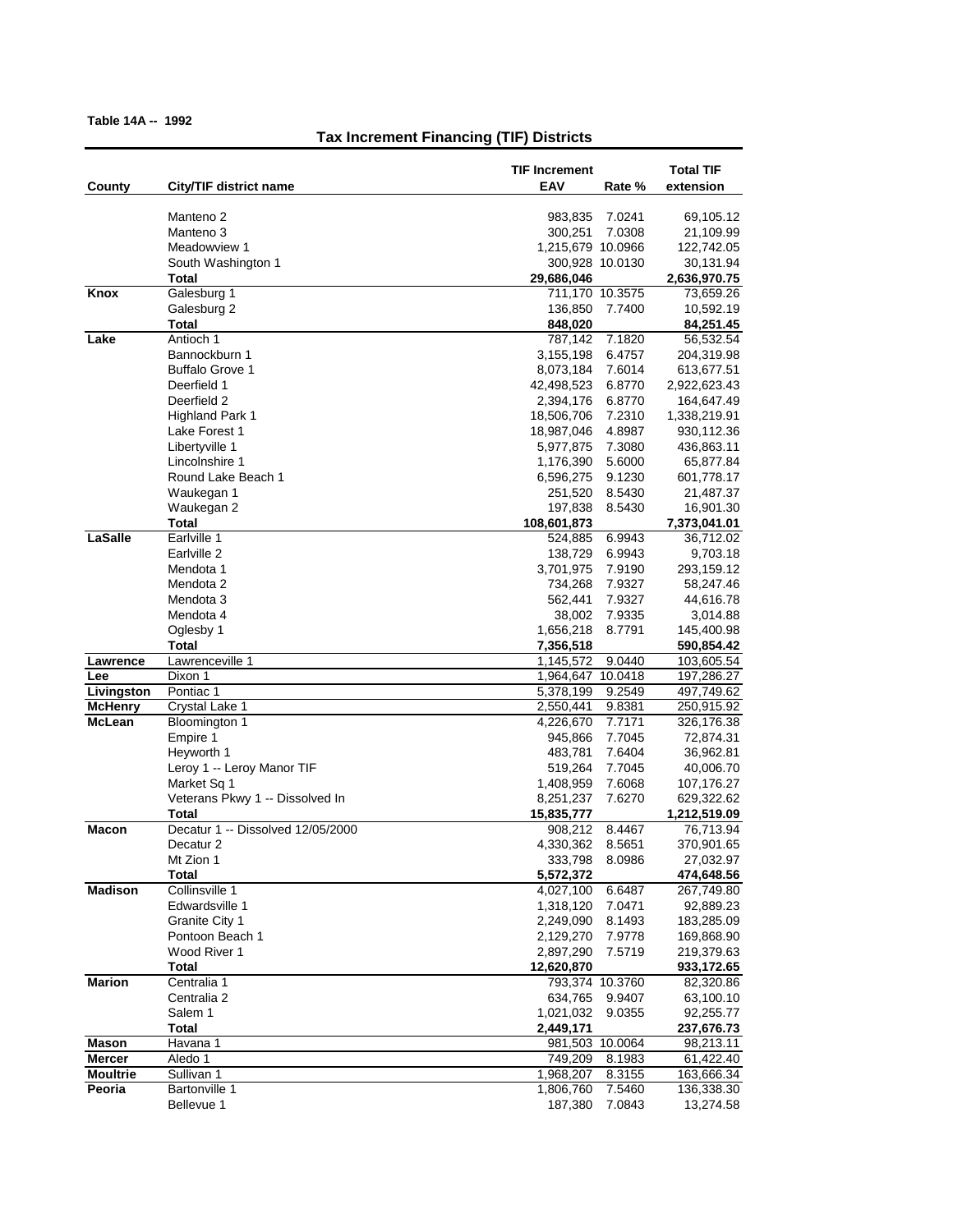|                           |                                    | <b>TIF Increment</b>                      | <b>Total TIF</b>          |
|---------------------------|------------------------------------|-------------------------------------------|---------------------------|
| County                    | City/TIF district name             | EAV<br>Rate %                             | extension                 |
|                           | Chillicothe 1                      |                                           |                           |
|                           | Peoria 1                           | 747,530<br>7.9710<br>10,772,850<br>8.7289 | 59,585.57<br>940,351.34   |
|                           | Peoria 2                           | 2,979,370<br>8.7681                       | 261,234.27                |
|                           | Peoria 3                           | 1,512,390<br>8.7289                       | 132,014.97                |
|                           | <b>Total</b>                       | 18,006,280                                | 1,542,799.03              |
| Randolph                  | Sparta 1                           | 8.4242<br>2,371,365                       | 199,769.21                |
| <b>Rock Island</b>        | Carbon Cliff 1                     | 258,974<br>8.2526                         | 21,372.02                 |
|                           | Carbon Cliff 2<br>Hampton 1        | 564,919<br>8.7137<br>183,407<br>7.7643    | 49,225.30<br>14,240.34    |
|                           | Milan 1                            | 3,386,729<br>9.2902                       | 314,633.90                |
|                           | Moline 1                           | 2,244,488<br>8.7250                       | 195,830.68                |
|                           | Rock Island 1                      | 1,522,751 10.5126                         | 160,080.72                |
|                           | Rock Island 2                      | 91,928 10.4460                            | 9,602.80                  |
|                           | Silvis 1                           | 2,270,824<br>9.3660                       | 212,684.54                |
|                           | Silvis <sub>2</sub>                | 507<br>9.4181                             | 47.75                     |
|                           | Silvis <sub>3</sub>                | 70,556<br>9.3272                          | 6,580.91                  |
|                           | Total                              | 10,595,083                                | 984,298.96                |
| St. Clair                 | Belleville 1<br>Belleville 2       | 1,387,897<br>7.7226<br>516,369<br>7.8722  | 107,181.62                |
|                           | Belleville 3                       | 53,039,977<br>6.8022                      | 40,649.62<br>3,607,894.70 |
|                           | Belleville 4                       | 6.7827<br>10,050                          | 681.66                    |
|                           | Belleville 5                       | 25,116<br>7.1237                          | 1,789.18                  |
|                           | Belleville 6                       | 684,429<br>6.7165                         | 45,969.68                 |
|                           | Belleville 7                       | 9,079<br>6.7166                           | 609.80                    |
|                           | Cahokia 1                          | 4,819,458 11.0937                         | 534,656.58                |
|                           | Caseyville 1                       | 242,239<br>7.2539                         | 17,571.76                 |
|                           | Centreville 1                      | 325,691 15.6587                           | 50,998.86                 |
|                           | East St Louis 1                    | 5,883,210 20.0620                         | 1,180,286.72              |
|                           | East St Louis 2<br>East St Louis 3 | 357,747 20.1335<br>490,889 19.8739        | 72,026.88<br>97,558.84    |
|                           | East St Louis 3                    | 159,688 20.1334                           | 32,150.66                 |
|                           | East St Louis 3                    | 125,280 20.1334                           | 25,223.16                 |
|                           | East St Louis 3                    | 4,221 19.4234                             | 819.86                    |
|                           | East St Louis 3                    | 11,866 21.0947                            | 2,503.10                  |
|                           | New Baden 1                        | 64,867 5.9361                             | 3,850.56                  |
|                           | Sauget 1                           | 0 21.7727                                 | 0.00                      |
|                           | Washington Park 1                  | 164,357 17.5363                           | 28,822.06                 |
|                           | Total                              | 68,322,430                                | 5,851,245.30              |
| <b>Saline</b><br>Sangamon | Harrisburg 1<br>Sherman 1          | 2,216,506 10.6717<br>1,318,834<br>6.9181  | 236,539.26<br>91,238.50   |
|                           | Springfield 1 -- Capital/Downtown  | 23,125,838<br>7.2894                      | 1,685,735.48              |
|                           | Total                              | 24,444,672                                | 1,776,973.98              |
| Stephenson Davis 1        |                                    | 62,076<br>7.2376                          | 4,492.80                  |
|                           | Orangeville 1                      | 144,458<br>7.5085                         | 10,846.68                 |
|                           | Total                              | 206,534                                   | 15,339.48                 |
| <b>Tazewell</b>           | Creve Coeur 1                      | 8.5913<br>790,267                         | 67,894.02                 |
|                           | East Peoria 1                      | 3,968,349<br>9.9884                       | 396,374.57                |
|                           | North Pekin 1<br>Pekin 1           | 6.4770<br>670,967<br>9.4481<br>3,330,127  | 43,458.53                 |
|                           | Washington 1                       | 1,650,683<br>8.3774                       | 314,633.54<br>138,284.32  |
|                           | Washington 2                       | 362,502<br>8.8200                         | 31,972.68                 |
|                           | <b>Total</b>                       | 10,772,895                                | 992,617.66                |
| <b>Vermillion</b>         | Danville 1                         | 9.1423<br>1,832,170                       | 167,502.58                |
|                           | Tilton 1                           | 237,886<br>7.6195                         | 18,125.77                 |
|                           | <b>Total</b>                       | 2,070,056                                 | 185,628.35                |
| Wabash                    | Mt Carmel 1                        | 7.7531<br>567                             | 43.96                     |
| Wayne                     | Fairfield 1                        | 8.8730<br>90,882                          | 8,064.00                  |
| Will                      | Braidwood 1                        | 5,948,104<br>6.4457                       | 383,395.84                |
|                           | Crete 1                            | 47,799<br>8.4525                          | 4,040.21                  |